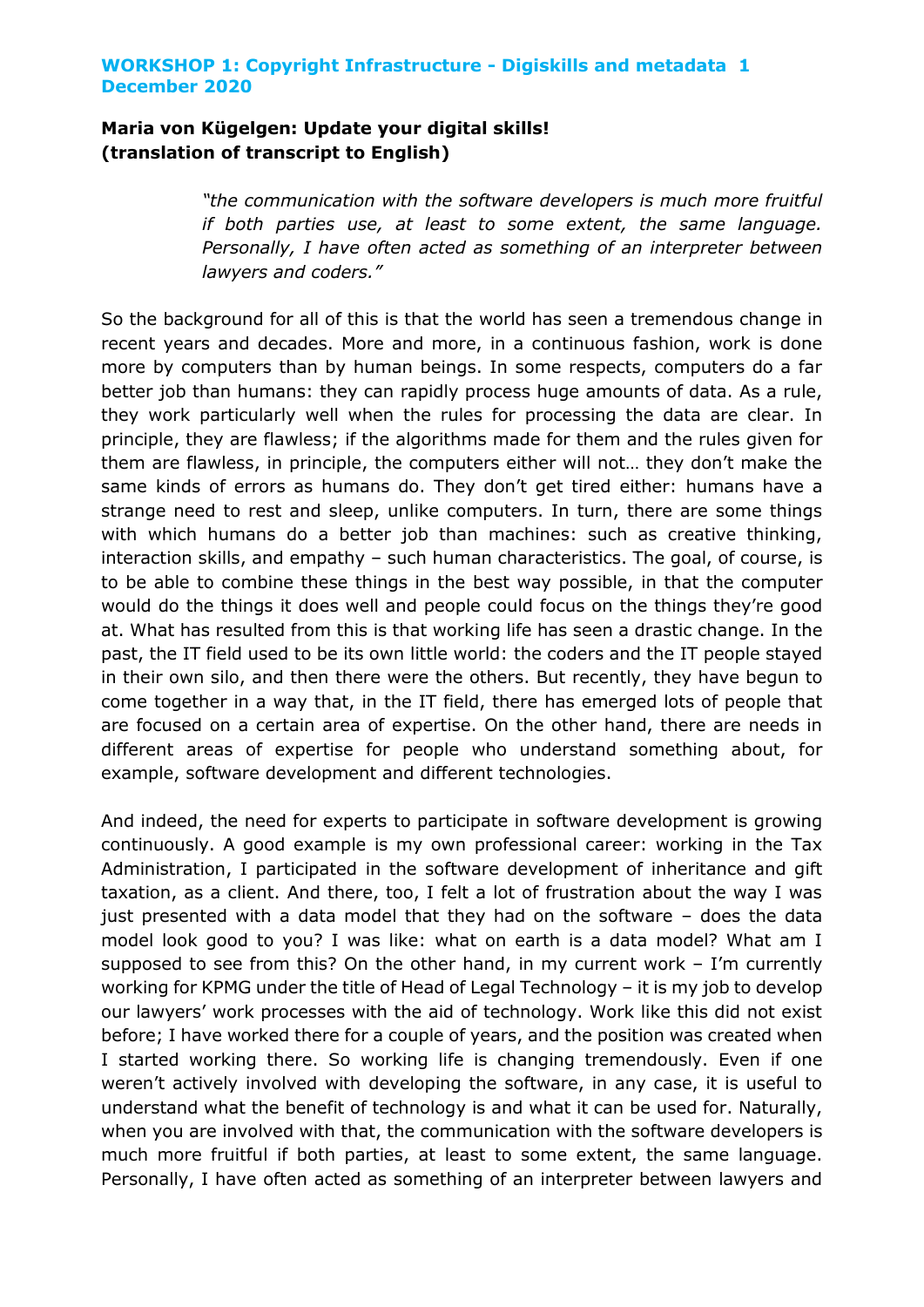coders. When you are able to speak both the coders' and the lawyers' languages, many things (progress in a much smoother way). I can ask lawyers the questions to which the coders need answers in order to do their own work. So firstly, things get sped up, and secondly, the result is closer to what the need is. By the way, feel free to interrupt me if you have any questions.

Yes. So I thought that we could begin by discussing what software actually is. It's much discussed, but if you are not involved with IT (information technology), the actual nature of it may be a bit obscure. Software consists of code in which computers are given different kinds of commands. In order for the rules to be useful, there is also need for data that is processed by the code. That's a simple way to describe what software is. In practice, in software development, coders are usually involved – they write the code. You may have come across the terms like libraries and frameworks that are used extremely often. Libraries are ready-made strings of code that the coders can make use of. Different kinds of libraries can be implemented in the software project. For example, you can have mathematical libraries that do different kinds of separate things. You can, say, ask the library to give you something… or you can give them parameters in certain situations: for example, give me a random number between one and ten – or one and six, if I want to develop a fun little dice-rolling piece of software, so you give it a range in which you want random numbers. Software frameworks are kind of similar, but how they work is that they make up the body of the software, and there are spots for supplements which you can fill with your own content. Then, for data, in order for the data to get stored between uses, a database is needed for storing it. There are different kinds of databases, too. One should consider which would fit the project based on the needs. Pieces of software can communicate with each other via interfaces. You often hear people refer to it by the abbreviation API – application programming interface. Similarly, within one piece of software, you can have APIs - software architecture is built in such a way – which is often the case – that there are different kinds of building blocks, each of which have their own interfaces via which they communicate with other. Anna also asked me to discuss AI briefly. AI per se has not been clearly defined as to what it is. But basically, it can be divided into two: first, there was a rule-based AI that's basically ordinary coding with rules and commands that are similar to those of other, non-AI pieces of software. In a way, it's even kind of random as to what is and what is not called AI, when it comes to rule-based AI. In practice, it's only based on having complex rules and lots of computing ability. The chess software Deep Blue, for example, is a rule-based AI that is based on the computer being able to process so many kinds of chess situations so fast that it ended up beating the best human chess player in the world. In principle, a human with pen and paper could achieve what the Deep Blue does, it would just take a ridiculous amount of time, and there is no time for that in a chess game. Another thing that is mostly discussed these days when people talk about AI is machine learning. Unlike AI, machine learning has been defined much more specifically as to what it's about. In practice, a human being codes a machine-learning algorithm. In other words, they tell the machine how… well, there is always a teaching material.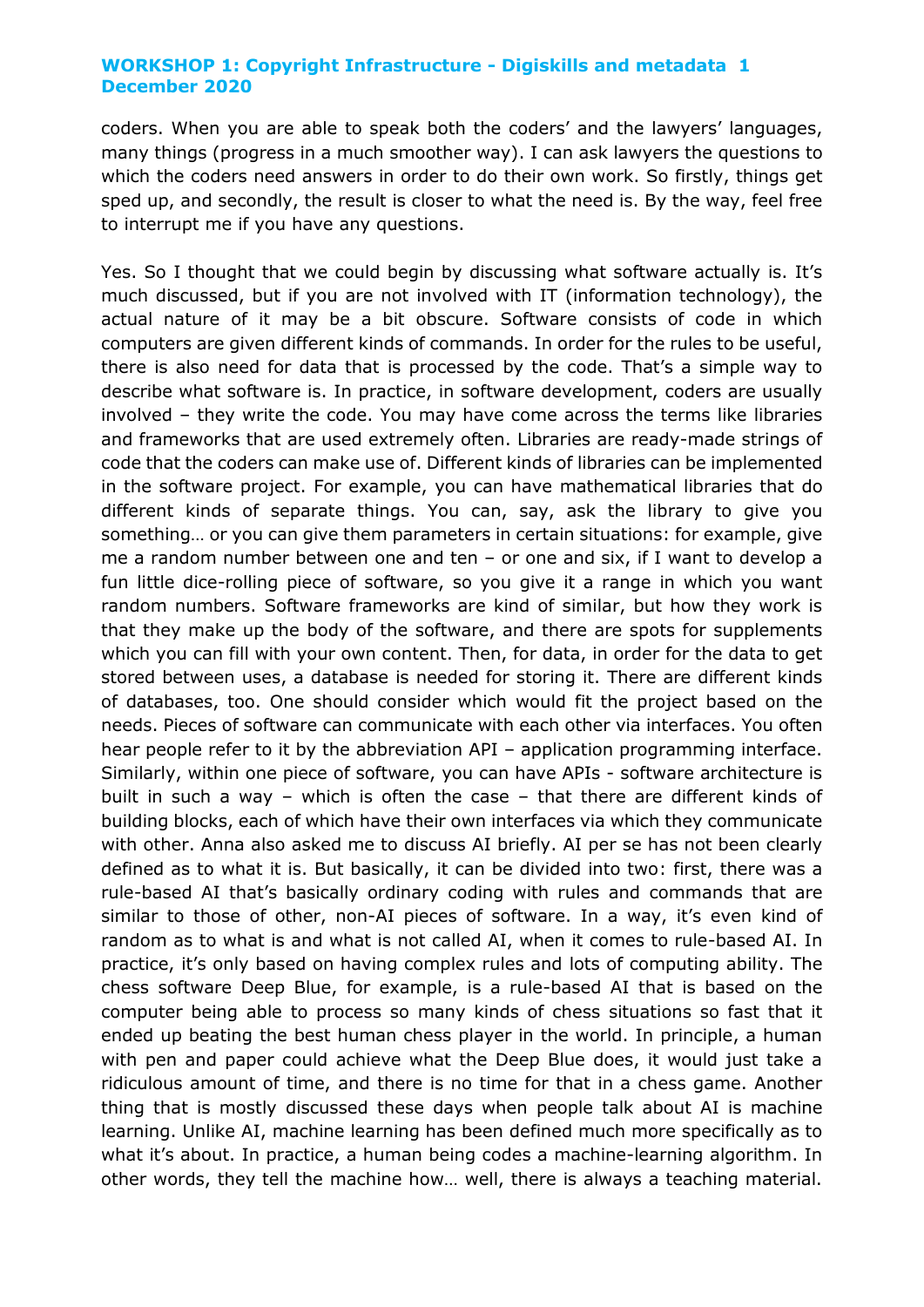You cannot see it from the picture in the slide very well. On the top left, you have labelled material, with those kinds of different figures, and they have been given labels, presented below: triangle, circle, and square. Then the machine-learning algorithm is given this material. It's kind of similar to how children learn and how people learn things – they're told: that's a ball, that's a square, and at some point, the machine-learning algorithm begins to see: right, when those things are around, it's a square, and when those things are around, it's a triangle. After you've taught the model to it successfully, it must be given a test material that's different from the teaching material, so that you can test whether it actually understands what those things were. In the example presented here, the machine-learning algorithm did a great job: it was given a green ball and a yellow triangle, and it was able to label them correctly. And when it comes to these things, you have to keep in mind that if the data fed to the model is bad or biased, so is the model. In the book, we had this example: in the teaching material, it had been taught to identify a cow from a picture. When it was tested with the test material, it came to light that in all, or almost all, of the pictures in the teaching material, the cows were on lawns. Hence the model learnt that whenever there was lawn on the picture, it is a cow. No one meant this to happen, of course, and I guess the cow example is kind of harmless, but say, if you teach… I think at least in the USA, there have been examples of how they have developed an automatic system for the judicial system, trying to weed out racial data, for example. But since the address data was included, and there have been… for example, in certain predominantly black residential areas where there have been more crimes, in practice, it has ended up with black people getting more severe punishments, even though (--). And there are numerous similar examples. And since people don't necessarily understand or have the visibility to how the machine has come up with the model, a problem with transparency emerges: people don't necessarily see how biased the system is, there is no understanding on (the source of the problems). But let's move forward, for the time is limited.

To wrap things up, I have several slides actually, but I thought I would quickly go through how software is made. So the thing is all software projects basically have the same stages. They (don't necessarily follow the same order), and in smaller projects, one person may do everything. In bigger projects, each task may be assigned to several people. In any case, at least one should map out the need as to whether it's necessary to make the software in the first place. If the decision is that it is a good idea indeed, you have to define what it does. You have to design it technically, how it's realised (--) and test whether it works as it should (--) deploy it and maintain it. On the right-hand side, there are two pictures. The top one describes a so-called Waterfall model, in which you finish the stage for the entire software, then freeze it, and move on to the next stage. This was the way to make software for a long time, but in actuality, this doesn't work very well, because at the point you start doing things, you don't have a clear picture of what the desired outcome is. Secondly, at the point the software is ready, it's most likely already outdated. The bottom picture describes an agile method called Scrum that is often used. The idea of that is that all the stages are repeated iteratively, continuously; you do a little,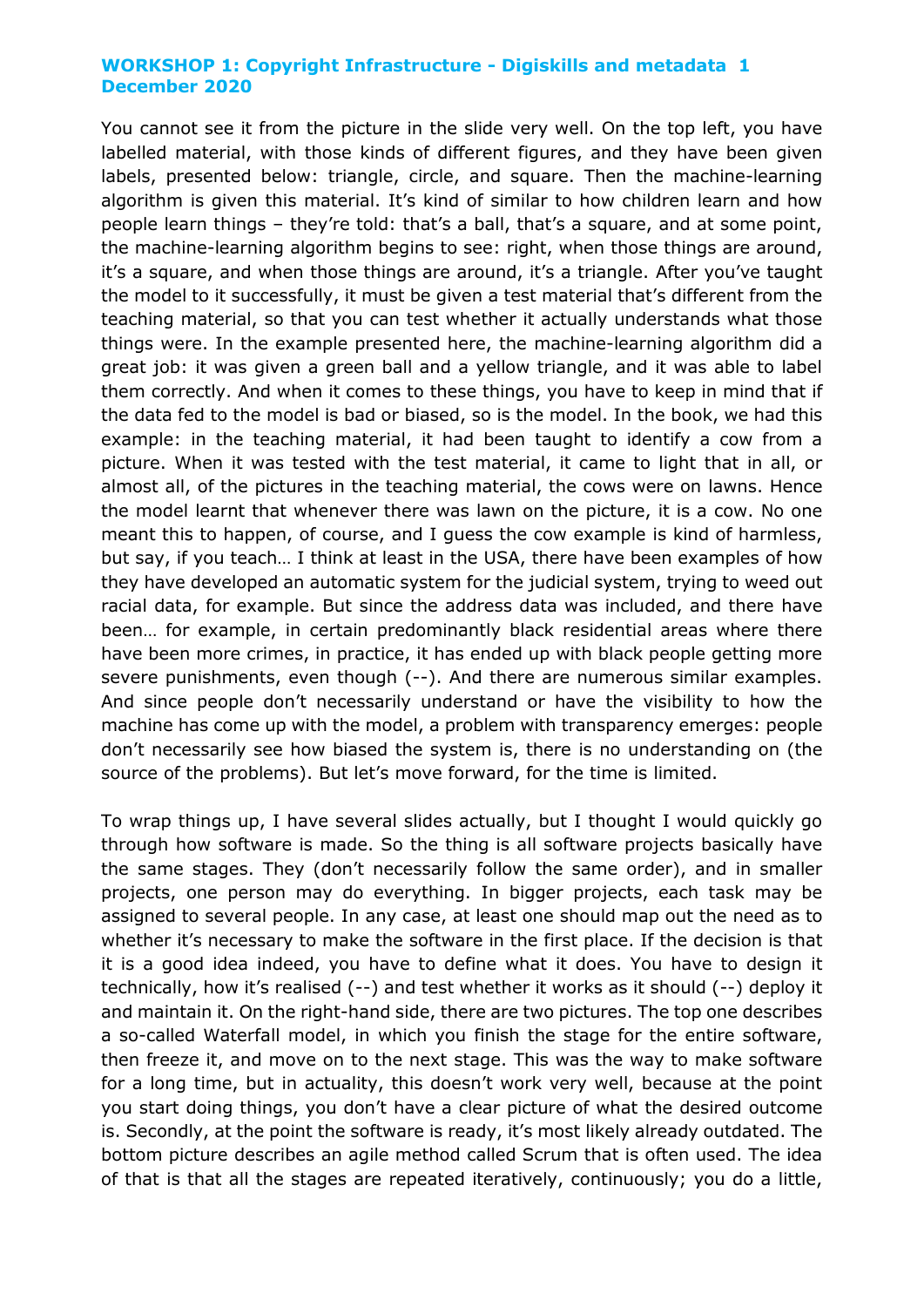you do a little more, you do a little more, and at each stage, you ask for feedback from the client – what does this look like, is this the right direction? In case something needs to be fixed, it's fixed immediately, unlike in the Waterfall model where you do that only when everything's complete and fixing things up is extremely costly. Now briefly the different stages. So like I said, the first stage is where you think about the problem that needs to be solved, what solution alternatives exist, and whether there is need for software to begin with or whether it would be a better solution to change the company's internal processes, or to make use of a piece of software that is already in use. If you decide to proceed with it, you have to first define what functionalities it should have. In the defining stage, first of all, functional requirements, but what's at least as important and what's often forgotten is nonfunctional requirements, i.e. so-called quality requirements. So for example, how the software has to be available to the users, at what times of day, how big numbers of users it must withstand. Things like that.

So in technical design, the software architecture is considered: the building blocks it consists of, how they communicate with each other, what programming languages are used, and what kinds of databases are used. Like I said, there are different kinds of databases, and they have different purposes. There are also different environments in which the software is made. So there is the development environment where people basically code. Then there's often one or more test environments where you can test different things. For example, the functionalities themselves, but also things related to performance: will the software crash if 5,000 users suddenly turn up? After testing and making sure that… and the test environment should be as close as possible to the final use environment. After that, it's taken to the production environment. Sometimes the smallest projects only consist of the production environment, but there is always the risk that, in case there's a bug in the code, it's immediately (visible to the) users.

What you do is you code. You find the errors in the code. One important part is documentation, so that later… which in particular makes it easier to make later-stage changes, as well as version management – the use of GitHub, for example. So that you have a place for the master code, and different coders can make change things there themselves. Only once they've made their changes and tested them, it's introduced in the main code. Then there's the testing, the goal of which is, of course, finding errors. Testing is done along the journey on different levels: from individual small strings of code to entire systems and how systems work together. Finding an error does not always mean that it will get fixed. Sometimes it is decided that it's, for example, way too expensive to fix, so a conscious decision not to fix it is made. As for the deployment and maintenance stage, in the Waterfall model, the deployment only happens at the end. There's also a… an often-used agile method is called DevOps which practically means that everything proceeds to the production stage automatically whenever there is new code. It requires that the code is stored on the cloud. Every time you introduce new stuff in the master code, the automated tests are run, and if everything is fine, it proceeds to the production stage